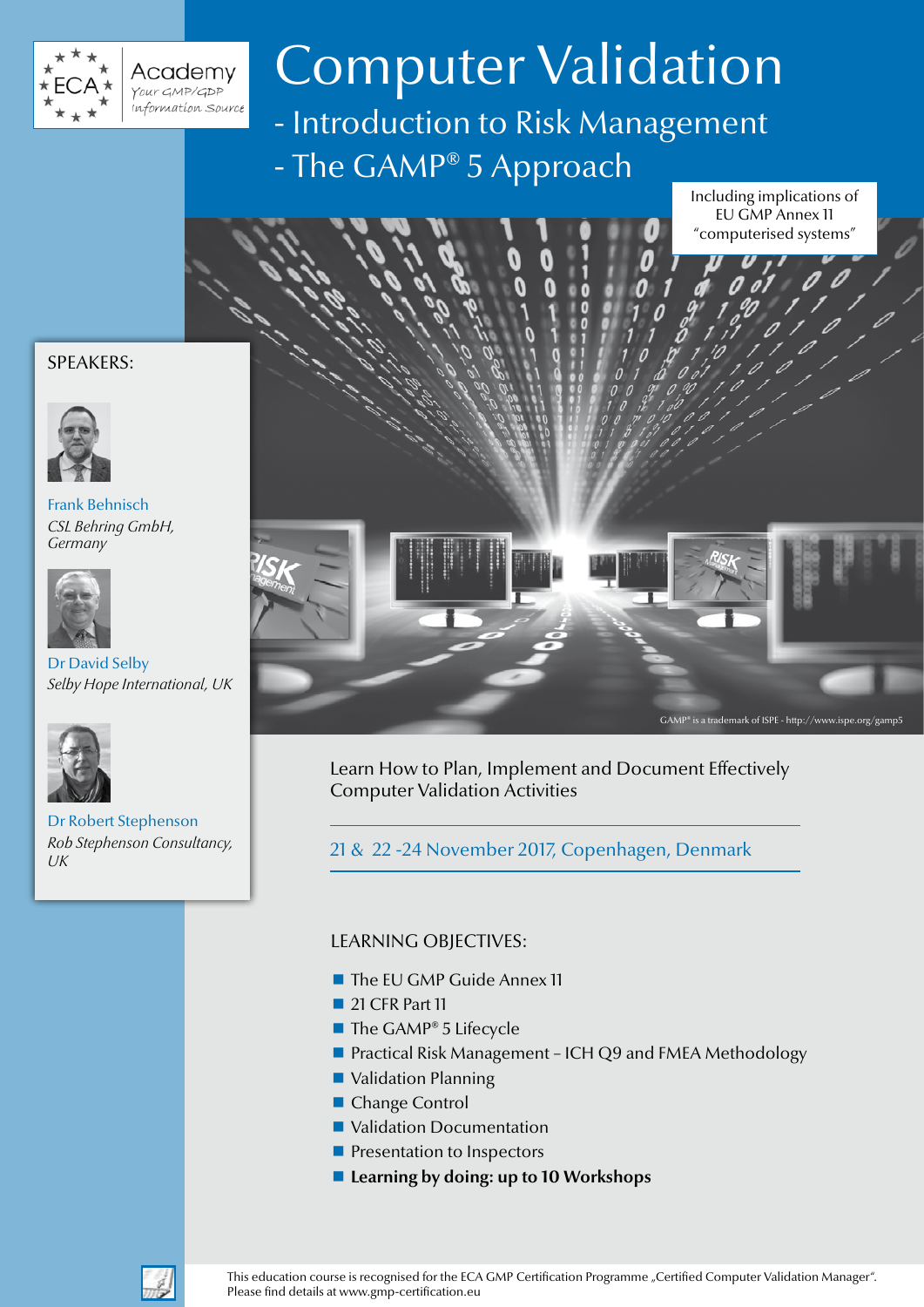# Computer Validation: Introduction to Risk Management

21 November 2017, Copenhagen, Denmark

# **Learning Goals**

- You get to know the current risk management approaches of ICH Q9 and GAMP®5
- You become familiar with the latest methods and tools for risk analysis and can assess their relevance to practice in the validation of computerised systems
- You learn how the activities involved in the validation of computerised systems can be controlled efficiently by means of risk management
- $\blacksquare$  In 4 workshops you can apply the procedures and discuss them

### **Background**

The current GMP regulations and guidelines (ICH Q9, GAMP®5, EU GMP Guide Annex 11 "Computerised Systems") focus more and more on the topic of risk management. However, the regulations do not offer much concrete advice on how its principles should be translated into practice during the validation and operation of computerised systems. Therefore, it is the aim of this course to provide you with practice-oriented guidance in performing this task.

#### **Target Group**

This Education Course is directed at employees from Production, Quality Control / Quality Assurance, Engineering, IT who have to deal with risk assessment and risk management in the field of computer validation.

#### **Programme**

#### **Introduction – What do you want from this day?**

- Capturing delegates expectations
- $\blacksquare$  Sharing and reducing to key points in groups
- Sharing with all delegates and tutors

#### **An Introduction to Risk Management (including ICH Q9)**

- Definition of "Quality Risk Management"
- **Principles of Quality Risk Management**
- $\blacksquare$  Application of the principles in validation
- $\blacksquare$  Methods of assessing and controlling risk
- $\blacksquare$  Regulatory expectations for risk management

#### **Risk Management the GAMP® 5 Way**

- The GAMP methodology for risk management
- Where to apply risk management in validation
- $\blacksquare$  Methods of assessing risk

# **Workshop 1: Risk Assessment in Validation Risk management applied to a computer system**

- $\blacksquare$  Evaluating identified risks
- Classification of risks into H, M, L
- Controls to mitigate unacceptable risks
- $\blacksquare$  Links to the validation plan and protocols

*In this workshop, delegates will use the GAMP methodology. The participants will work on a case study in which the risks associated with a computer system are assessed and managed to reduce the testing workload in validation.*

# **Workshop 2: Risk Management in Validation Risk management applied to a control system**

- What are the conclusions from the risk assessment?
- What options do you have to mitigate (reduce) the higher risks?
- $\blacksquare$  How will the output affect the protocol?

*Based on a real case study, delegates will use the same risk assessment techniques to determine where to focus the qualification of a packaging line.*

#### **An Introduction to Risk Ranking**

- What is risk ranking
- **How is it carried out**
- How is it documented?
- $\blacksquare$  A few useful applications

# **Workshop 3: Applying Risk Ranking to determine periodic review priorities**

- How is severity determined?
- How can scales be created?
- $\blacksquare$  Ranking the risks
- Developing a risk-based action plan.

*Delegates will apply the techniques of risk ranking to determine which systems present the highest risk to the patient and should therefore be reviewed first.*

## **Assessing and Selecting a Supplier**

- What are the criteria to use to select a supplier?
- Why does supplier selection matter?
- $\blacksquare$  How should the selection process be conducted?

#### **Workshop 4: Assessing and Selecting a supplier**

What factors influence supplier assessment?

■ What risks are associated with supplier selection? *Delegates will assess supplier selection information to choose between two possible suppliers for an application.*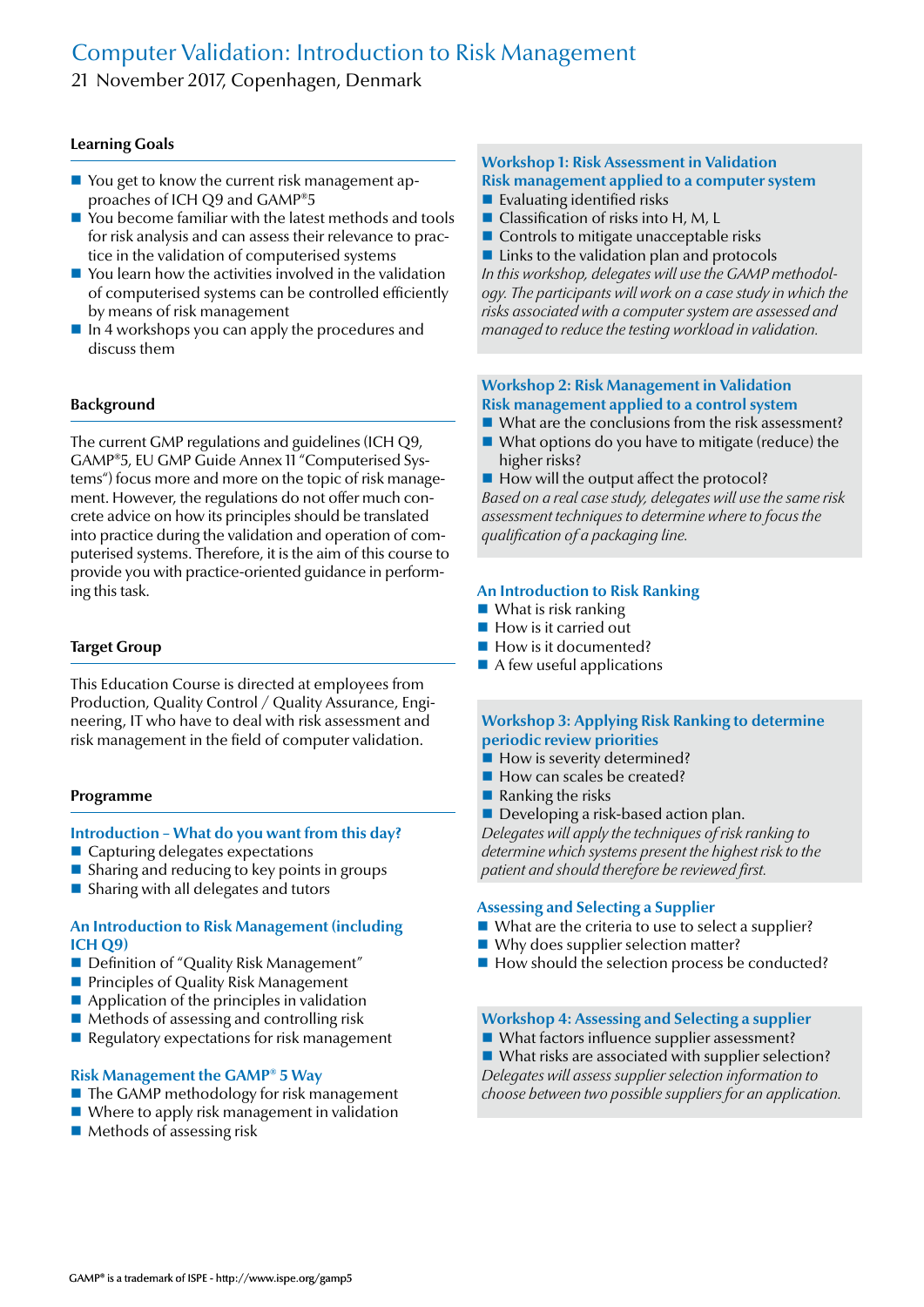# Computer Validation: The GAMP® 5 Approach

22 -24 November 2017, Copenhagen, Denmark

# **Learning Goals**

This is why you should attend this course:

- You will systematically be introduced to the principles and methods of the validation of computerised systems (according to GAMP®)
- You will learn the skills to plan, implement and document effectively validation activities for computerised systems and to assess them with respect to their GxP compliance
- $\blacksquare$  You have the opportunity to practically apply the theoretical foundations in 6 workshops

# **Background**

Computerised systems are a central factor determining work sequences in the pharmaceutical industry. Their use increases product safety and saves time and costs of manual intervention. This creates the requirement and necessity, however, to validate all computerised systems which can influence the quality of pharmaceutical products. The basis of the education course will be the current requirements for the validation of computerised systems like GAMP® and their GxP-oriented application in practice. Experts from the pharmaceutical industry and from the GAMP® Committee will show you efficient ways to validate your computerised systems.



# **Target Group**

This course is directed towards specialists and executives in the pharmaceutical industry entrusted with the planning, implementation and evaluation of the validation of computerised systems.

# **Programme 1st Day**

# **Introduction –What the Participants Expect**

An open session capturing the expectations of the delegates

#### **Laws, Regulations and Guidelines for Computer Validation**

- $\blacksquare$  The historical perspective
- Current regulations and regulatory guidelines from US
- New regulatory guidance (GAMP® 5, GAMP® Good Practice Guides, ASTM)
- $\blacksquare$  New industry guidance
- Regulatory training
- **Harmonisation**

#### **Electronic Records and Signatures**

- What Part 11 means Now!
- $\blacksquare$  Identify e-records in predicate rules
- $\blacksquare$  Identify risks to records
- $\blacksquare$  Identify appropriate controls for records

#### **The EU Annex 11 "Computerised Systems"**

- What is new?
- What are the important points?
- $\blacksquare$  How can you implement it?

# **Workshop 1:**

**Self Evaluation of Compliance with Annex 11**

# **The GAMP**® **5 Approach to Computer Validation**

- Validation needs structure
- $\blacksquare$  The GAMP® approach
- What is new in  $GAMP^{\circ} 5$
- General validation activities
- $\blacksquare$  The GAMP® Categorisation System
- Life Cycle cost reduction

# **Workshop 2:**

**Review of User Requirements Specifications** *A short review of the URS and how to write specifications, as a prelude to a workshop in which delegates will evaluate a real requirements specification.*

- What is a URS?
- Why is it important?
- Contents of a URS
- Characteristics of good specifications
- $\blacksquare$  Testable specifications

#### **Risk Management – A Key Point Review**

- $\blacksquare$  How to use the FMEA tool to reach better risk-based decisions?
- Risk registers
- Documenting risk
- $\blacksquare$  How to make use of risk information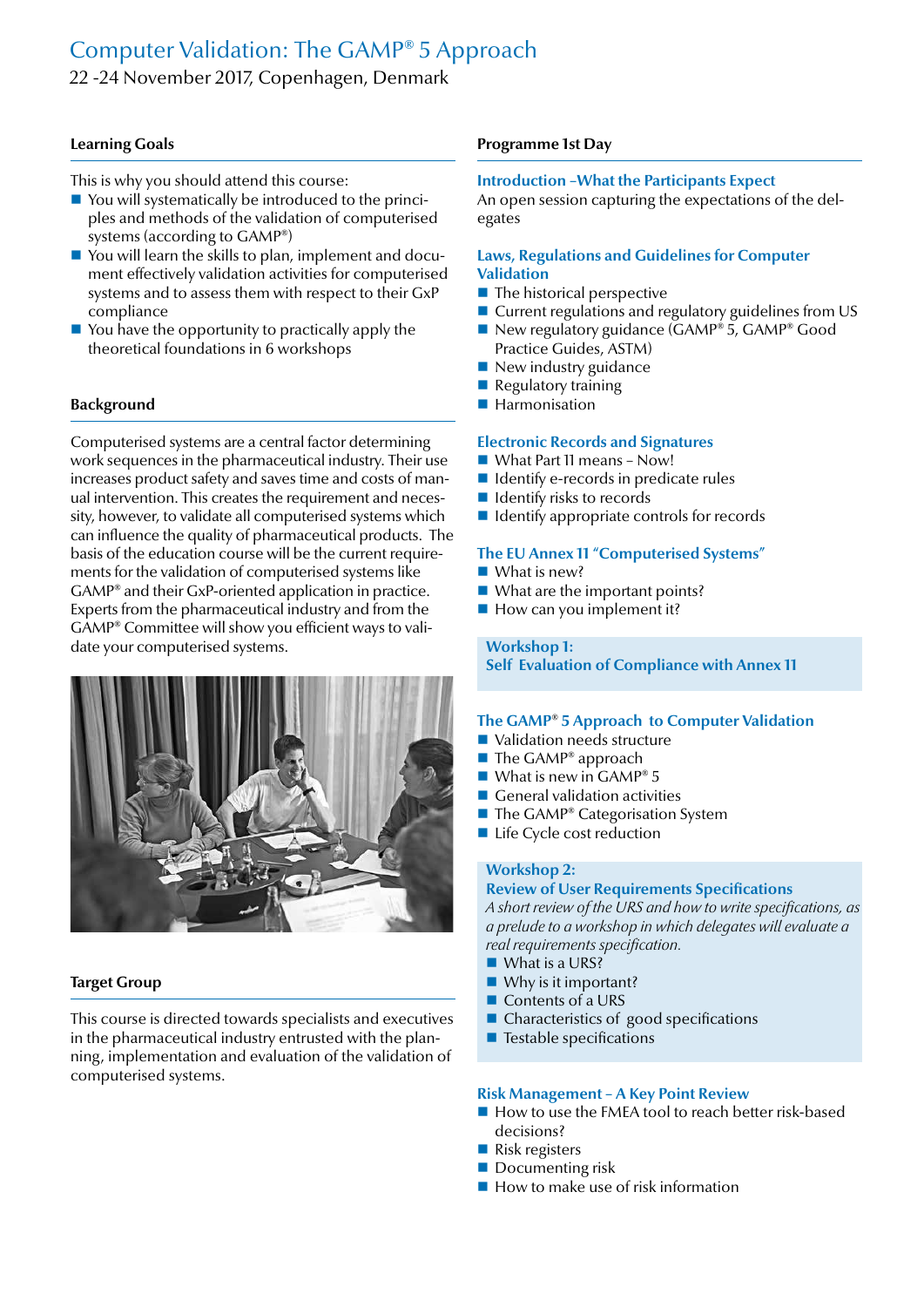# **Programme 2nd Day**

#### **Validation Planning**

- Why is a validation plan important?
- Definitions and regulatory expectations
- $\blacksquare$  Building risk management into planning phase
- Structure and contents of validation plans
- Discussion of best approach
- $\blacksquare$  The impact of scaleability

#### **Workshop 3: Validation Planning**

*Based on considerations of the type of application, knowledge of the supplier and how it will be used, delegates will work out the best approach to delivering the benefits of a GxP system*

- What are the risks associated with delivering the system?
- $\blacksquare$  What options do you have to manage the most critical risks?
- $\blacksquare$  How can they best be managed?
- $\blacksquare$  What are the key issues to monitor to ensure delivery of the project benefits?

### **Specifications, Design Review and Traceability**

- What sorts of specifications are needed?
- How are they constructed?
- Can they be combined?
- $\blacksquare$  How to carry out a design review?
- $\blacksquare$  How to construct a traceability matrix?

# **Protocols, Test Scripts and Deviation Management**

- **Principles of Risk-Based Qualification**
- $\blacksquare$  Leveraging the Supplier
- Commissioning vs Qualification
- Test Script Design
- Deviation Management

#### **Workshop 4:**

### **Risk Management in Protocol Planning**

*Based on a real case study, delegates will use the same risk assessment techniques as in Workshop 2 to determine where to focus the qualification of a packaging line.*

- $\blacksquare$  Risk management applied to a control system
- Using FMEA to assess risks to be managed and controlled in validation
- $\blacksquare$  Identifying options to mitigate (reduce) the higher risks
- $\blacksquare$  Using the output in creating the testing protocol

#### **Change Control**

- $\blacksquare$  Regulatory requirements
- Configuration management
- **Responsibilities**
- Planned/unplanned changes
- Classification
- Sources of changes

#### **Workshop 5: Change Control**

*The participants will work on a number of case studies and define the change control activities needed.*

- Change Control forms
- Approval process
- Standard Changes
- **Committees**

# **Workshop 6:**

# **Managing Deviations**

*In this workshop examples of deviations will be examined and methods of resolution discussed. The examples are based on real-life protocols.*

- $\blacksquare$  Test failures found during IQ/OQ
- Manage the deviations
- Suggest solutions



# **Programme 3rd Day**

#### **Automation Aspects**

- System Overview
- $\blacksquare$  GAMP<sup>®</sup> and risk analysis
- **Specifications**
- Qualification / Validation

#### **Validation Reporting & Presentation to Inspectors**

- $\blacksquare$  The link between the plan and the report
- Key documents
- Validation summary reports
- $\blacksquare$  Style and emphasis
- $\blacksquare$  Managing the inspection

#### **Introduction to IT-Infrastructure Qualification**

- $\blacksquare$  The qualification lifecycle
- $\blacksquare$  How to deal with user requirements
- Qualification documentation
- Critical issues
- Qualification summery report

# **Regulatory Comments**

- Recent general trends
- Highlights from Warning Letters and 483s
- $\blacksquare$  Lessons we must learn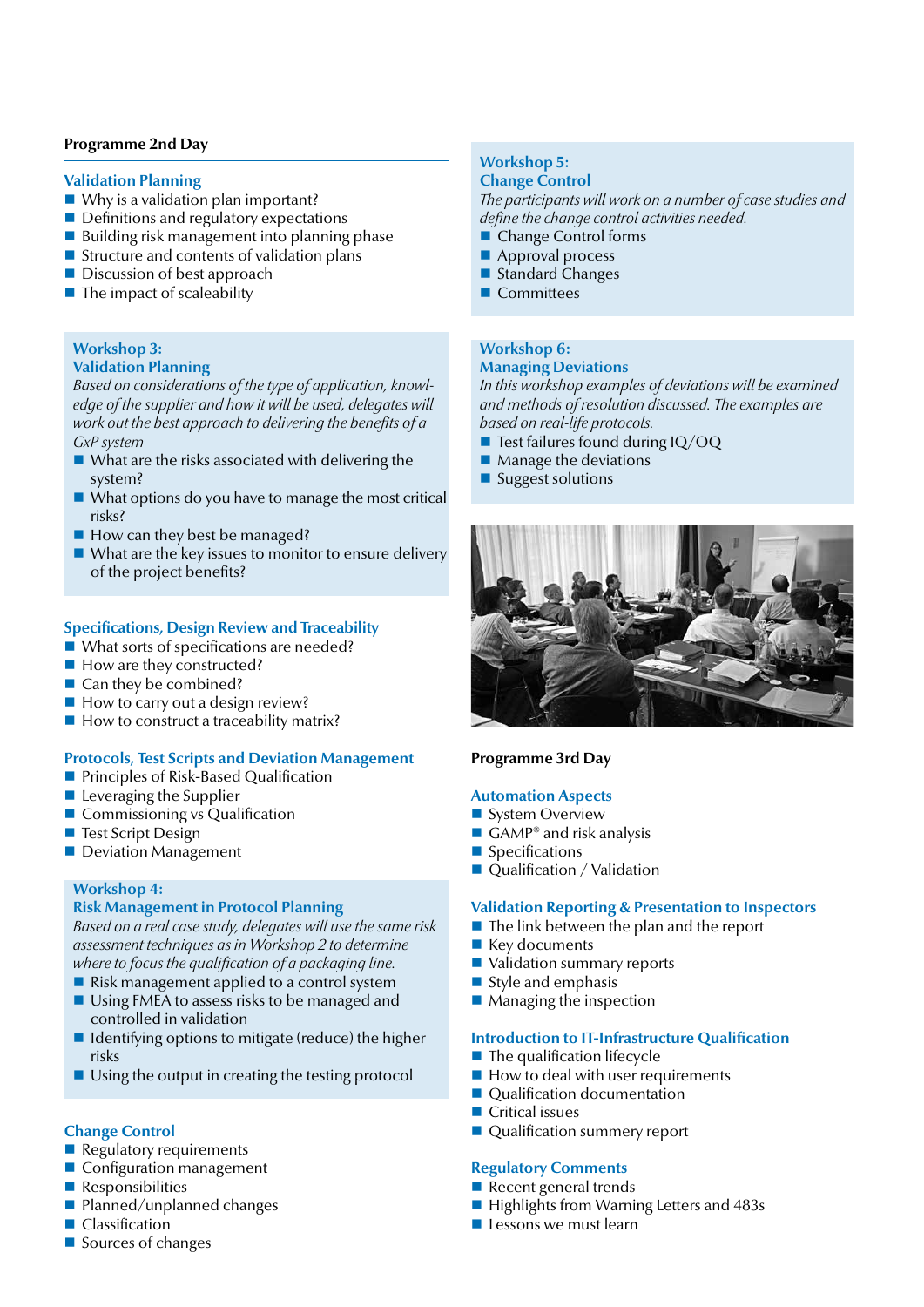# **Accommodation**

CONCEPT has reserved a limited number of rooms in the conference hotel. You will receive a room reservation form when you have registered for the course. Reservation should be made directly with the hotel. Early reservation is recommended.

#### **Registration**

Via the attached reservation form, by e-mail or by fax message. Or you register online at www.gmp-compliance.org.

#### **Conference Language**

The official conference language will be English.

### **Organisation and Contact**

ECA has entrusted Concept Heidelberg with the organisation of this event.

# CONCEPT HEIDELBERG

P.O. Box 10 17 64 D-69007 Heidelberg, Germany Phone +49 (0) 62 21/84 44-0 Fax +49 (0) 62 21/84 44 34 E-mail: info@concept-heidelberg.de www.concept-heidelberg.de

#### For questions regarding content:

Dr Andreas Mangel (Operations Director) at  $+49-(0)62$  21 / 84 44 41, or per e-mail at mangel@concept-heidelberg.de.

# For questions regarding reservation, hotel, organisation etc.:

Mr Rouwen Schopka (Organisation Manager) at +49-(0)62 21 / 84 44 13 or per e-mail at schopka@concept-heidelberg.de.

#### **Social Event**

On 22 November you are cordially invited to a social event. This is an excellent opportunity to share your experiences with colleagues from other companies in a relaxed atmosphere.



#### **Speakers**



*CSL Behring GmbH, Germany* Frank is Senior Manager Project Engineering at CSL Behring GmbH in Marburg, Germany. He is member of the GAMP® D-A-CH "steering committee" and chairman of a GAMP® Special Interest Group (SIP) for

"Small Systems".



# **Dr David Selby**

*Selby Hope International, UK*  David Selby, BSc., PhD., was with Glaxo for many years in different positions. He occupied the role of Site Quality Assurance Manager there and latterly, he was the Site Manager. He is a founder member and

Chairman of the GAMP® Forum and 2004 Chairman on the International Board of ISPE. He has established his own consultancy, Selby Hope International, specialising in the compliance of computerised systems and automated equipment used in pharmaceutical manufacturing.



#### **Dr Robert Stephenson**

*Rob Stephenson Consultancy, UK* Rob has had extensive experience with the implementation and operational control of a wide range of applications within the Pharmaceutical and Personal Products sector. He joined Pfizer Sandwich UK in 2000

as member of their Quality Unit operating within the IT group where his responsibilities included coordinating the manufacturing site's initiative to achieve 21 CFR Part 11 compliance and authoring their IT Quality Management System. As a long-standing member of the GAMP Europe Steering Committee Rob has contributed material to GAMP®5 and the ISPE GAMP Good Practice Guide on "A Risk-Based Approach to Operation of GxP Computerized Systems" for which he was co-leader. Rob now works as an independent IT Systems Validation Consultant.

#### **Use the GMP App at no costs!**



The ECA Foundation has developed a GMP App which offers a comprehensive GMP Guideline database with more than 1,400 GMP Guidelines and ten thousands of pages. Check relevant Guidelines (full text versions) during internal audits, regulatory inspections or GMP compliance meetings – simply on your smartphone or tablet PC. In addition to this wealth of guideline information the GMP App also comprises features like GMP News, a comprehensive GMP Search Engine. To open the app

just enter app.gmp-compliance.org in your browser and the WebApp opens immediately.

# **Frank Behnisch**